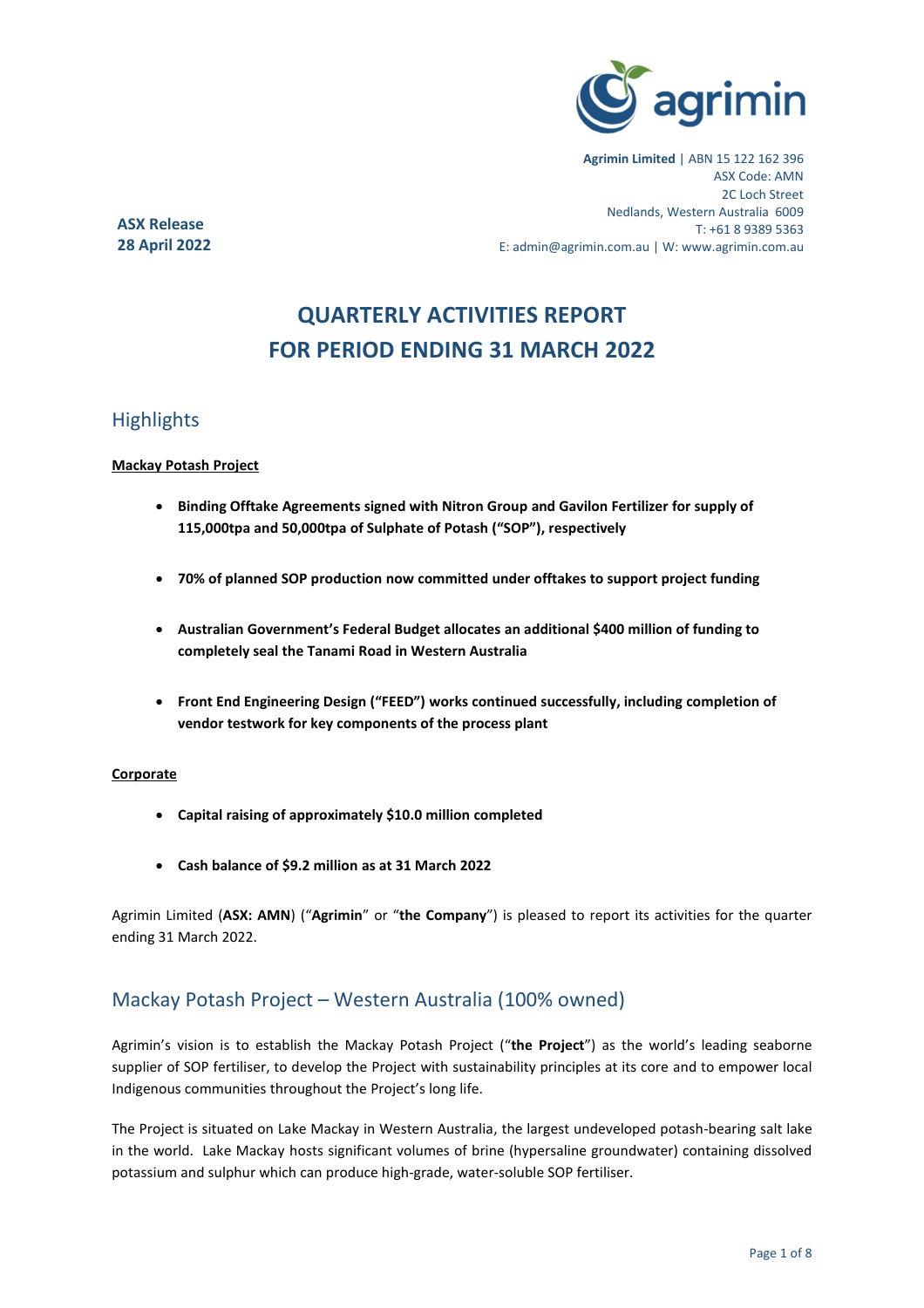

SOP has a low salt index and is virtually chloride-free, making it ideal for use on high value crops such as fruits and vegetables. Agrimin's SOP is certified as an allowable input for use in organic production systems.

The Project is located 940km by road south of the Wyndham Port in Western Australia (**Figure 1**). It comprises nine granted Exploration Licences covering over 3,000km<sup>2</sup> in Western Australia and four Exploration Licence applications covering over 1,200km<sup>2</sup> in the Northern Territory. The closest community to the Project is Kiwirrkurra which is located approximately 60km south-west. A Native Title Agreement is in place and provides the necessary consents for the Project's development and operation within the Kiwirrkurra determination area.





The Project's development plan is based on the sustainable extraction of brine from Lake Mackay using a network of shallow trenches. Brine will be transferred along trenches into a series of solar evaporation ponds located on the salt lake's surface. Raw potash salts will crystallise on the floor of the ponds and be collected by wet harvesters and pumped as a slurry to the processing plant located off the edge of the salt lake. The plant will refine harvested salts into high quality finished SOP fertiliser ready for direct use by customers. SOP will be hauled by a dedicated fleet of road trains to a purpose-built storage facility at Wyndham Port. At the port, SOP will be loaded via an integrated barge loading facility for shipment to customers.

The Definitive Feasibility Study ("**DFS**") for the Mackay Potash Project was completed in July 2020. The DFS demonstrated the Project's globally significant scale and that once in operation it could be the world's lowest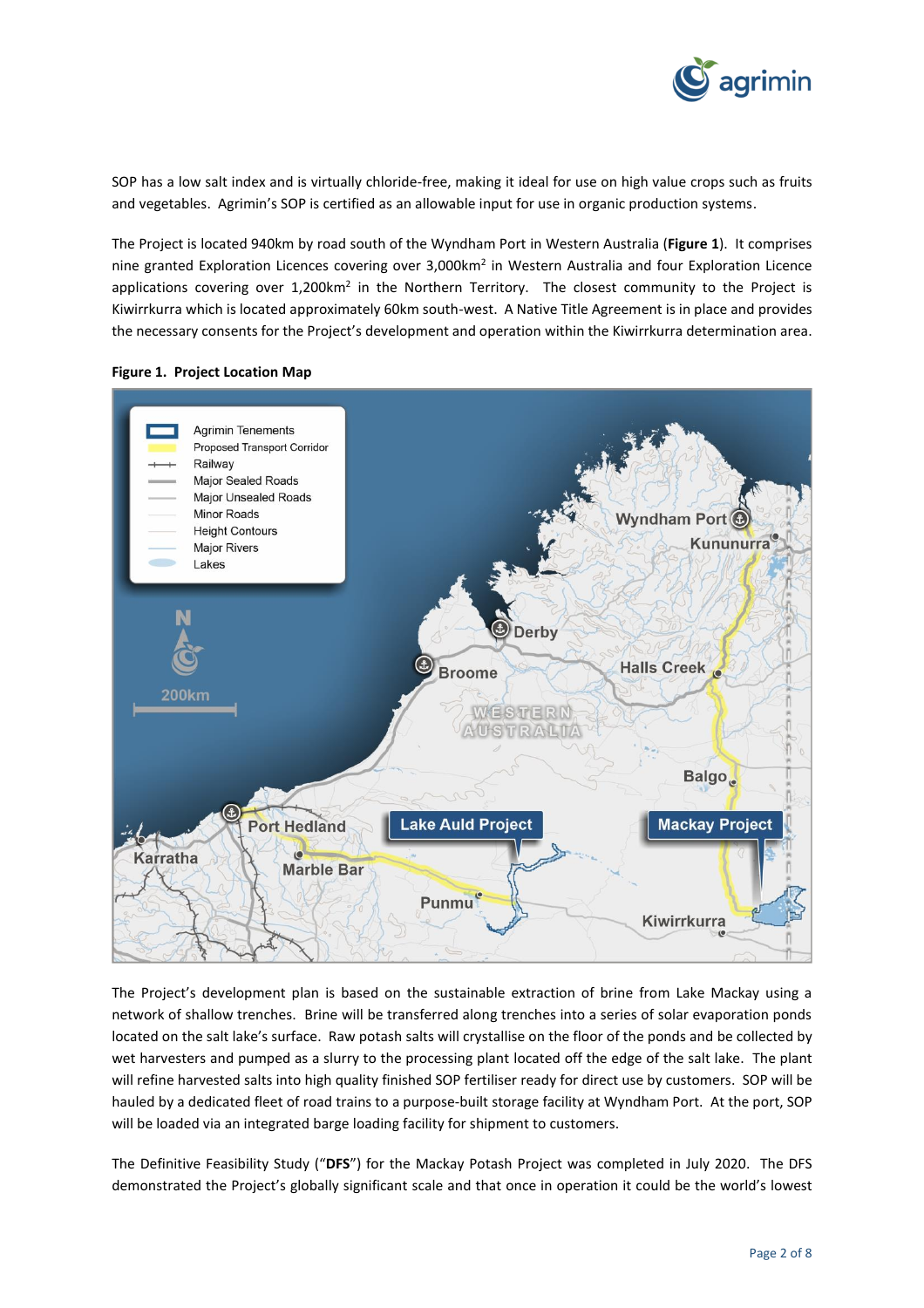

cost source of seaborne SOP. The Project also offers excellent potential to expand over time to meet the expected growth in demand for SOP.

The Independent Technical Review ("**ITR**") of the DFS and Project was completed in April 2021 by Advisian Pty Ltd, a subsidiary of the Worley Limited group of companies. The ITR report concluded that, based upon the data described in the report, the identified project risks are not expected to impact the technical and financial viability of the Project, particularly when considering the FEED work programs and mitigations that are planned to occur prior to the Company making a Final Investment Decision ("**FID**").

Agrimin's commitment to a sustainable and ESG-friendly development was embodied throughout the DFS and the Project will deliver on a number of metrics, including:

- Strong engagement with Indigenous people and Traditional Owners, as well as support for important land management and community programs;
- Significant commitment to training and employment opportunities for Indigenous people, particularly in relation to the road haulage operation;
- High renewable energy penetration to deliver very low greenhouse gas emissions along with one of the lowest carbon footprints associated with any macro-nutrient fertiliser product; and
- Creation of critical new seaborne SOP supply to help developing countries achieve their food security goals, especially with respect to increasing demand for high value crops such as fruits, vegetables, tree nuts and grape-vines.

The Mackay Potash Project is now rapidly advancing toward a FID. Current activities include:

- Project funding and strategic partnerships;
- FEED works, execution planning and contracting; and
- Mining tenure and environmental approvals.

#### **Product Marketing and Project Funding**

During the quarter, the Company signed a Binding Offtake Agreement with Nitron Group, LLC for the supply of 115,000tpa of SOP for sale and distribution in Latin America, Mexico, the Caribbean and Africa. Subsequent to the quarter, the Company signed a Binding Offtake Agreement with Gavilon Fertilizer, LLC for the supply of 50,000tpa of SOP for sale and distribution in the USA. These two agreements are in addition to the Binding Offtake Agreement signed in May 2021 with Sinochem Fertilizer Macao Limited for the supply of 150,000tpa of SOP for sale and distribution in China.

The Company has now committed its minimum target of 70% of planned SOP production capacity under longterm binding offtake agreements and discussions with potential project partners and financiers continue.

#### **Front End Engineering Design**

The Company's integrated owner's team is currently progressing the FEED phase of the Project, supported by a team of best-in-class consultants and contractors who are providing ongoing expertise across the various project disciplines.

Primero Group Limited, a subsidiary of NRW Holdings Limited, continues to advance the FEED works for the Project's process plant and associated non-process infrastructure. During the quarter, the Company announced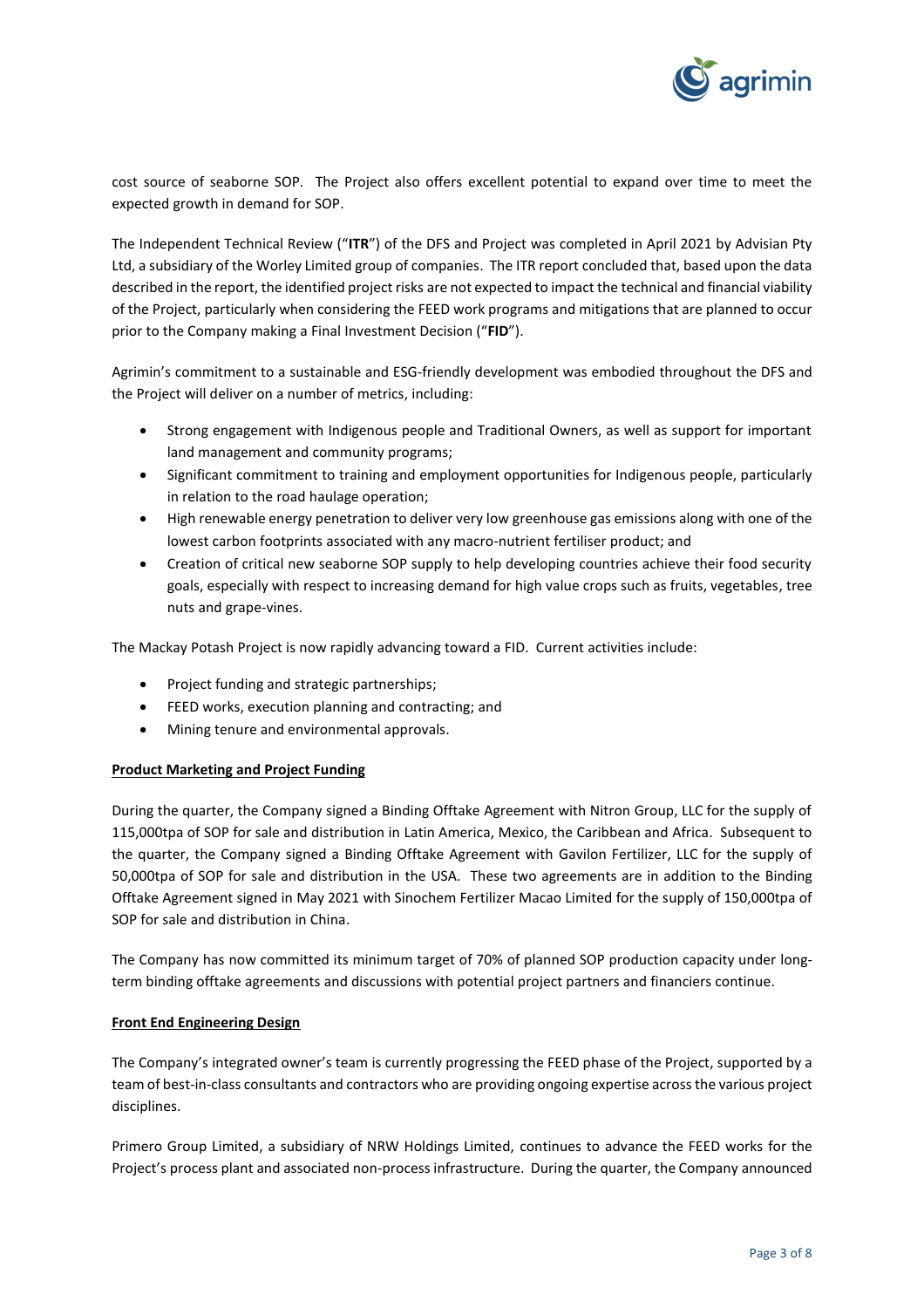

the completion of the first phase of FEED testwork in relation to the process plant which was completed by two different vendors.

Royal IHC continues to advance the FEED works in relation to the automated wet harvesters for the Project. During the quarter, the Company announced the completion of the site-based testwork program, confirming key design parameters, including salt properties and cutting forces.

Coffey Services Australia Pty Ltd continues to progress the FEED works in relation to the Project's haul road. During the quarter, the Company announced the completion of geotechnical programs along the entire length of the proposed haul road alignment. The geotechnical program confirmed that the alignment has good accessibility, constructability, and presence of resources such as borrow materials. Additionally, a LiDAR topographic survey has been carried out over the alignment. Completion of the requisite field programs will now enable finalisation of the detailed engineering design.

#### **Project Approvals**

The Environmental Impact Assessment ("**EIA**") for the Mackay Potash Project continued during the quarter, and remains the critical path item for the commencement of full-scale construction. The Project will be assessed by the Western Australian Environmental Protection Authority ("**EPA**") at a Public Environmental Review level with a four week public comment period. The EPA's assessment is an accredited process under a bilateral agreement with the Commonwealth Government, and therefore the Project will not require a separate assessment by the Commonwealth Department of Agriculture, Water and the Environment.

All environmental surveys and studies required to support the EIA have been completed and the Company's Environmental Review Document will be released by the EPA for public comment during May 2022.

In parallel with the EIA, the Company is progressing the Project's other remaining approvals, licences and agreements, which include:

- Department of Mines, Industry Regulation and Safety Miscellaneous Licences, Mining Lease, Mining Proposal and Mine Closure Plan approvals;
- Department of Water and Environmental Regulation Works Approval and Licence; and
- Agreements with Parna Ngururrpa (Aboriginal Corporation) RNTBC and Tjurabalan Native Title Lands (Aboriginal Corporation) RNTBC for the grant of Miscellaneous Licences over the proposed haul road.

#### **Government and Community Engagement**

The Company continues its active engagement in local communities and across all levels of Federal, State and Local Government. The Mackay Potash Project enjoys strong support in local communities, particularly given the employment opportunities and economic infrastructure that the Project will create. The Project is expected to create approximately 200 direct full-time jobs and support over 600 jobs through the regional supply chain over its 40 year life, generating valuable long-term opportunities for Indigenous people living in Central Desert communities, as well as people living throughout the broader Kimberley region.

During the quarter, the Australian Government announced in the 2022-23 Federal Budget that it will allocate \$400 million of additional funding to completely seal the Tanami Road to the Western Australian border, improving safety, accessibility and flood resilience to better support communities and industries along the route.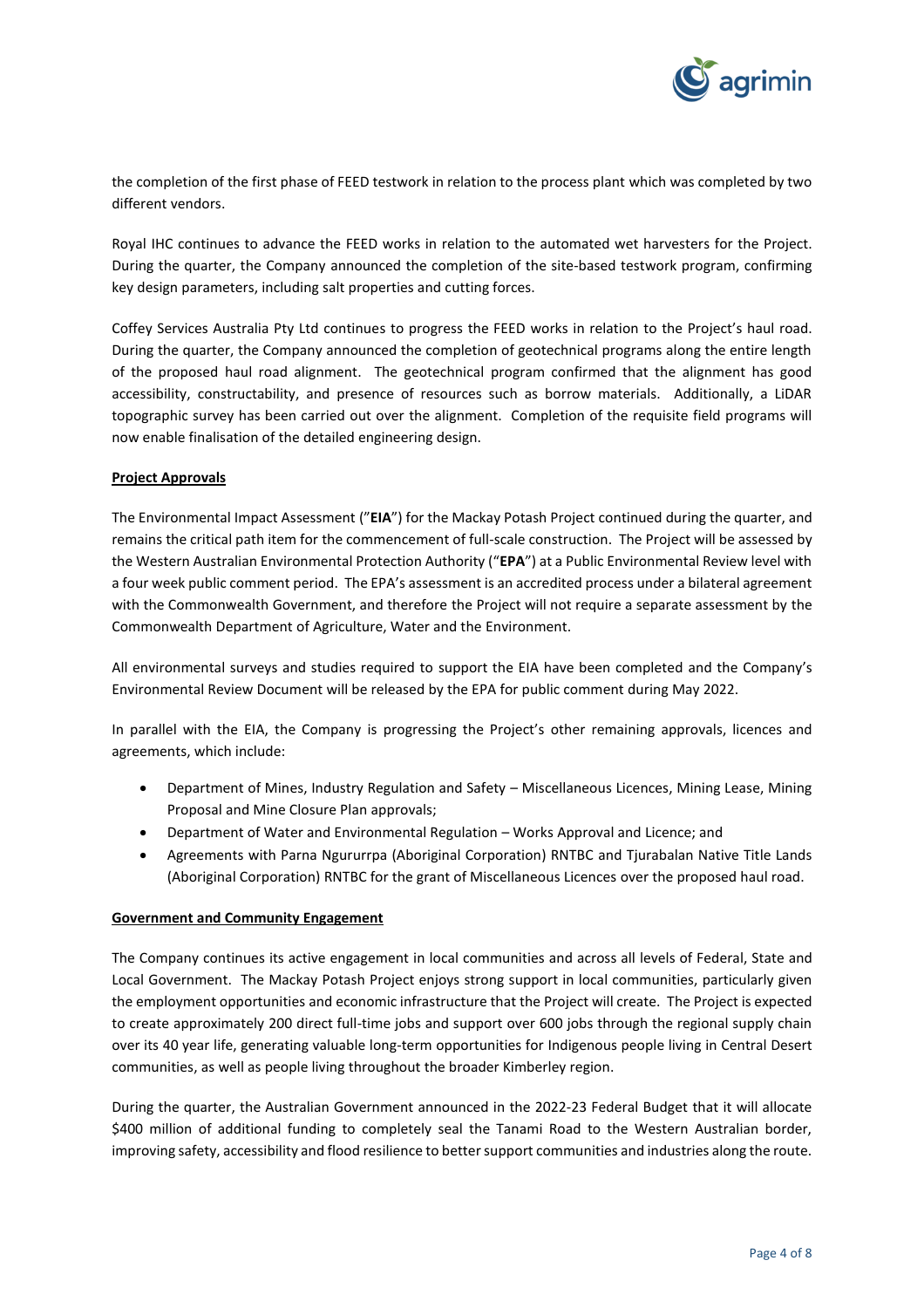

This proposed funding is directly applicable to the section of the existing unsealed Tanami Road that Agrimin plans to utilise during trucking operations.

Main Roads Western Australia has developed plans to seal the first 20km section south of Great Northern Highway near Halls Creek in 2022. Detailed design, ground surveys and approvals are also planned or underway for the following sections.

During the quarter, Newhaul Bulk Pty Ltd (the strategic haulage joint venture between Agrimin and Newhaul Pty Ltd) continued to progress plans to establish a Driver Training Academy to maximise the number of local employees and provide further opportunities for local employment and skills training presented by the Project's development. The Driver Training Academy will aim to provide inspiring pathways for young people in Central Desert, East Pilbara and Kimberley communities who are interested in pursuing a long-term career in logistics.

## Lake Auld Potash Project – Western Australia (100% owned)

During the quarter, the Company continued its consultations with Western Desert Lands Aboriginal Corporation (Jamukurnu-Yapalikunu) RNTBC, the Native Title representative body for the Martu people.

The Lake Auld Potash Project is located approximately 640km south-east of Port Hedland, Western Australia (**Figure 1**). The Lake Auld Potash Project consists of a granted Exploration Licence covering a lakebed area of 108km² across Lake Auld. Lake Auld's exceptionally high grades, favourable climatic conditions for solar evaporation and proximity to a major operating port support the potential for strong economics.

The Lake Auld Potash Project is neighboured either side by the Company's existing Exploration Licence applications which cover the Canning Palaeovalley, including the remainder of Lake Auld and Percival Lakes. The Company's tenements cover the most prospective portion of the 450km long lake system where historic sampling of brine has returned the highest known in-situ SOP grades from an Australian salt lake.

## Corporate Activities

During the quarter, the Company provided a number of investor presentations.

### **Share Issues**

During the quarter, the Company issued approximately 14.3 million ordinary shares under a placement that raised \$5.0 million, In addition, the Company issued approximately 14.3 million ordinary shares under an oversubscribed Share Purchase Plan that raised \$5.0 million. The capital raising details were announced on 28 January 2022.

Also during the quarter, the Company issued approximately 47.7 million ordinary shares via a bonus issue of one new fully paid ordinary share for every five fully paid ordinary shares held. This bonus issue was to benefit all shareholders in the Company based on the progress that the Company has made in advancing its Mackay Potash Project toward an FID. The bonus issue has also expanded the Company's share base and is intended to encourage greater liquidity in the trading of the Company's shares.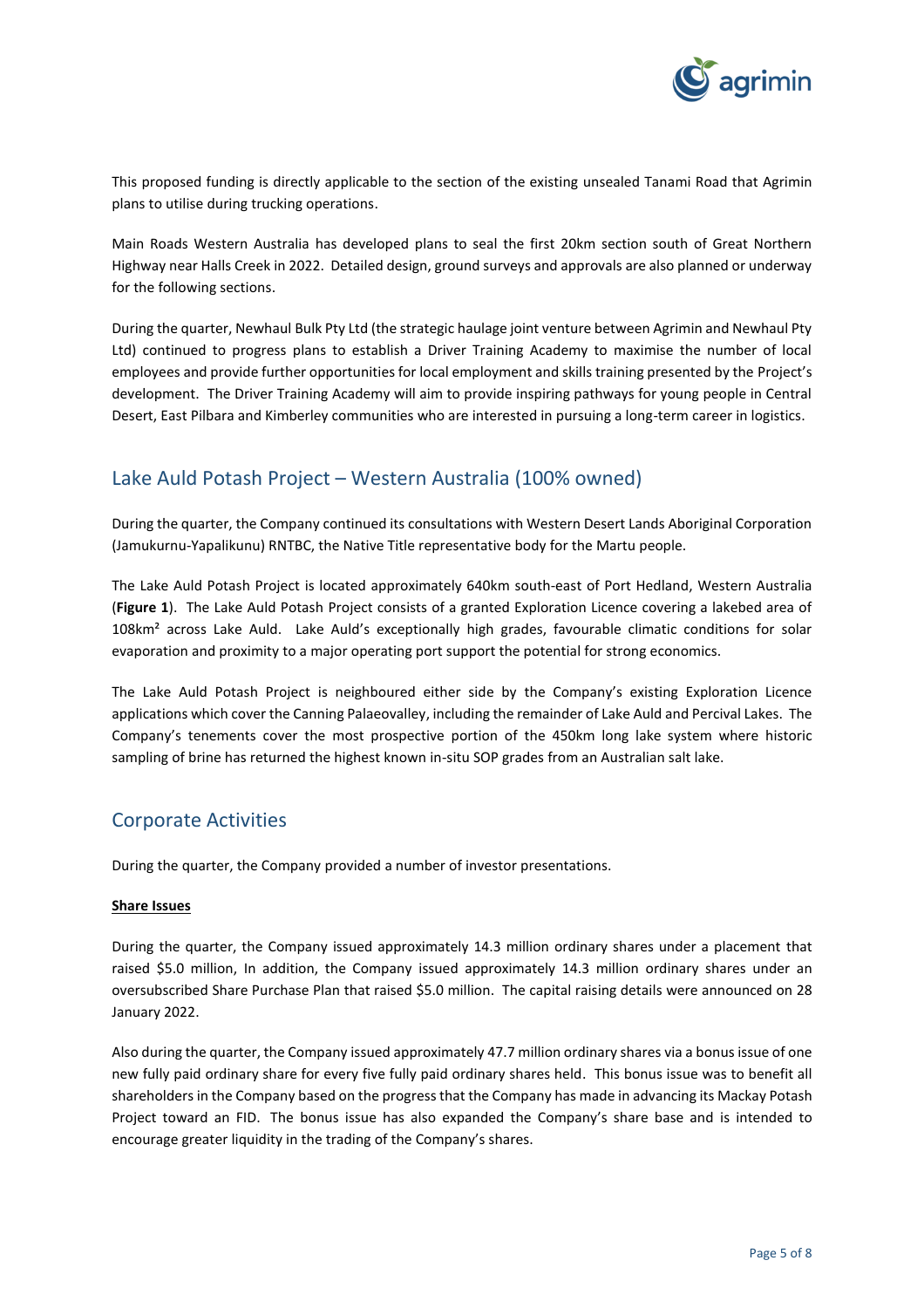

#### **Business Development**

Various business development opportunities are constantly under consideration, with all opportunities being assessed in context of the Company's current strategic goals and risk profile.

Agrimin holds a 40% interest in Tali Resources Pty Ltd which has Exploration Licences in Western Australia that are prospective for gold and base metals mineralisation. The Exploration Licences are subject to a Farm-in and Joint Venture Agreement signed with Rio Tinto Exploration Pty Ltd. No exploration activities occurred during the quarter. An RC drilling program will commence in May 2022.

#### **Summary of Expenditure Incurred on Activities**

The Company incurred \$1,434,000 which for accounting purposes has been allocated to exploration and evaluation activities during the quarter. No expenditure was allocated to development or production activities during the quarter. Exploration and evaluation expenditure during the quarter related to on-site operating costs, FEED, environmental approvals, native title agreements, product marketing and project financing.

#### **Payments to Related Parties of the Entity**

A description of and explanation for payments to related parties and their associates per Section 6.1 of the Appendix 5B for the quarter ending 31 March 2022 is set out below (**Table 1**).

|  | Table 1. Payments to Related Parties of the Entity and their Associates |  |  |  |  |  |  |
|--|-------------------------------------------------------------------------|--|--|--|--|--|--|
|--|-------------------------------------------------------------------------|--|--|--|--|--|--|

| <b>Item</b>                                                          | <b>Current</b><br>Quarter (A\$) | <b>Previous</b><br>Quarter (A\$) |
|----------------------------------------------------------------------|---------------------------------|----------------------------------|
| Directors' Remuneration                                              |                                 |                                  |
| CEO Salary and Superannuation                                        | 82,500                          | 82,500                           |
| Non-Executive Director Fees                                          | 57,500                          | 57,500                           |
| <b>Company Secretarial Fees</b>                                      | 9,000                           | 9,000                            |
| Total payments to related parties of the entity and their associates | 149.000                         | 149,000                          |

## Tenement Interests

#### **Table 2. Schedule of Tenement Interests as at 31 March 2022**

| <b>Tenement Ref.</b>        | Project       | <b>Holder</b>          | <b>State</b> | Status  | <b>Interest</b> |  |
|-----------------------------|---------------|------------------------|--------------|---------|-----------------|--|
| <b>Exploration Licences</b> |               |                        |              |         |                 |  |
| E80/4887                    | Mackay Potash | Agrimin Potash Pty Ltd | W.A.         | Granted | 100%            |  |
| E80/4888                    | Mackay Potash | Agrimin Potash Pty Ltd | W.A.         | Granted | 100%            |  |
| E80/4889                    | Mackay Potash | Agrimin Potash Pty Ltd | W.A.         | Granted | 100%            |  |
| E80/4890                    | Mackay Potash | Agrimin Potash Pty Ltd | W.A.         | Granted | 100%            |  |
| E80/4893                    | Mackay Potash | Agrimin Potash Pty Ltd | W.A.         | Granted | 100%            |  |
| E80/4995                    | Mackay Potash | Agrimin Potash Pty Ltd | W.A.         | Granted | 100%            |  |
| E80/5055                    | Mackay Potash | Agrimin Potash Pty Ltd | W.A.         | Granted | 100%            |  |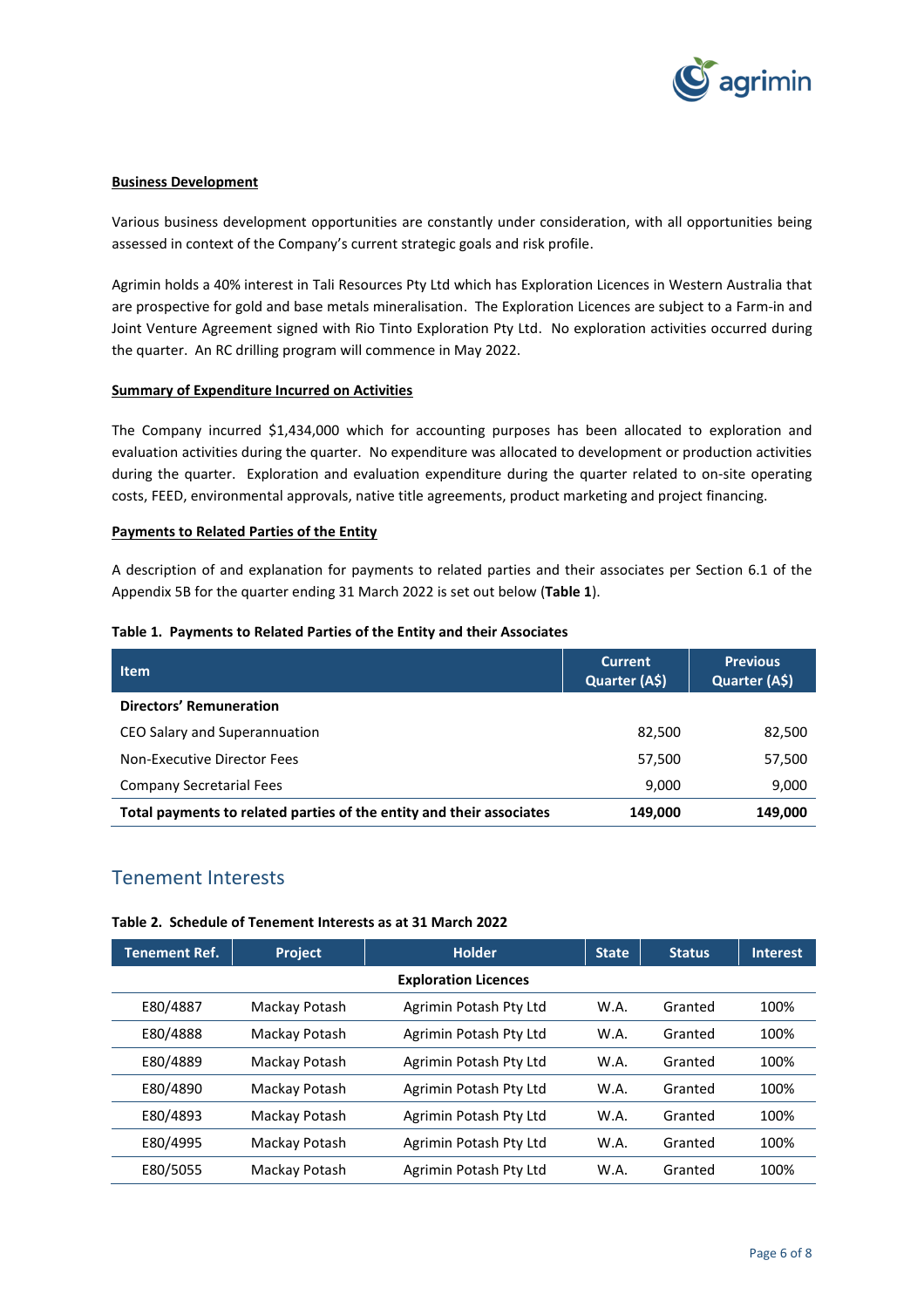

| <b>Tenement Ref.</b>  | <b>Project</b>   | <b>Holder</b>                   | <b>State</b> | <b>Status</b> | <b>Interest</b> |  |
|-----------------------|------------------|---------------------------------|--------------|---------------|-----------------|--|
| E80/5124              | Mackay Potash    | Agrimin Potash Pty Ltd          | W.A.         | Granted       | 100%            |  |
| E80/5172              | Mackay Potash    | Agrimin Potash Pty Ltd          | W.A.         | Granted       | 100%            |  |
| EL24861               | Mackay Potash    | Agrimin Potash Pty Ltd          | N.T.         | Application   | 100%            |  |
| EL30651               | Mackay Potash    | Agrimin Potash Pty Ltd          | N.T.         | Application   | 100%            |  |
| EL31780               | Mackay Potash    | Agrimin Potash Pty Ltd          | N.T.         | Application   | 100%            |  |
| EL31781               | Mackay Potash    | Agrimin Potash Pty Ltd          | N.T.         | Application   | 100%            |  |
| E45/4925              | Lake Auld Potash | Agrimin Potash Pty Ltd          | W.A.         | Granted       | 100%            |  |
| E45/5417              | Lake Auld Potash | Agrimin Potash Pty Ltd          | W.A.         | Application   | 100%            |  |
| E45/5419              | Lake Auld Potash | Agrimin Potash Pty Ltd          | W.A.         | Application   | 100%            |  |
| E45/5420              | Lake Auld Potash | Agrimin Potash Pty Ltd          | W.A.         | Application   | 100%            |  |
| E45/5579              | Lake Auld Potash | Agrimin Potash Pty Ltd          | W.A.         | Application   | 100%            |  |
| <b>Other Licences</b> |                  |                                 |              |               |                 |  |
| L80/87                | Mackay Potash    | Agrimin Potash Pty Ltd          | W.A.         | Granted       | 100%            |  |
| L80/88                | Mackay Potash    | Agrimin Potash Pty Ltd          | W.A.         | Granted       | 100%            |  |
| L80/96                | Mackay Potash    | Agrimin Potash Pty Ltd          | W.A.         | Granted       | 100%            |  |
| L80/98                | Mackay Potash    | Agrimin Potash Pty Ltd          | W.A.         | Application   | 100%            |  |
| L80/99                | Mackay Potash    | Northern Infrastructure Pty Ltd | W.A.         | Application   | 100%            |  |
| L80/100               | Mackay Potash    | Northern Infrastructure Pty Ltd | W.A.         | Application   | 100%            |  |
| L80/101               | Mackay Potash    | Northern Infrastructure Pty Ltd | W.A.         | Application   | 100%            |  |
| L80/102               | Mackay Potash    | Northern Infrastructure Pty Ltd | W.A.         | Application   | 100%            |  |
| L80/103               | Mackay Potash    | Northern Infrastructure Pty Ltd | W.A.         | Application   | 100%            |  |
| L80/104               | Mackay Potash    | Northern Infrastructure Pty Ltd | W.A.         | Application   | 100%            |  |
| L80/105               | Mackay Potash    | Agrimin Potash Pty Ltd          | W.A.         | Application   | 100%            |  |

#### **ENDS**

For further information, please contact:

## **Investors Media**

Chief Executive Officer Fivemark Partners T: +61 8 9389 5363 T: +61 422 602 720

Mark Savich **Michael Vaughan** E: [msavich@agrimin.com.au](mailto:msavich@agrimin.com.au) E: [michael.vaughan@fivemark.com.au](mailto:michael.vaughan@fivemark.com.au)

Or visit our website at [www.agrimin.com.au](http://www.grcl.com.au/)

This ASX Release is authorised for market release by Agrimin's Board.